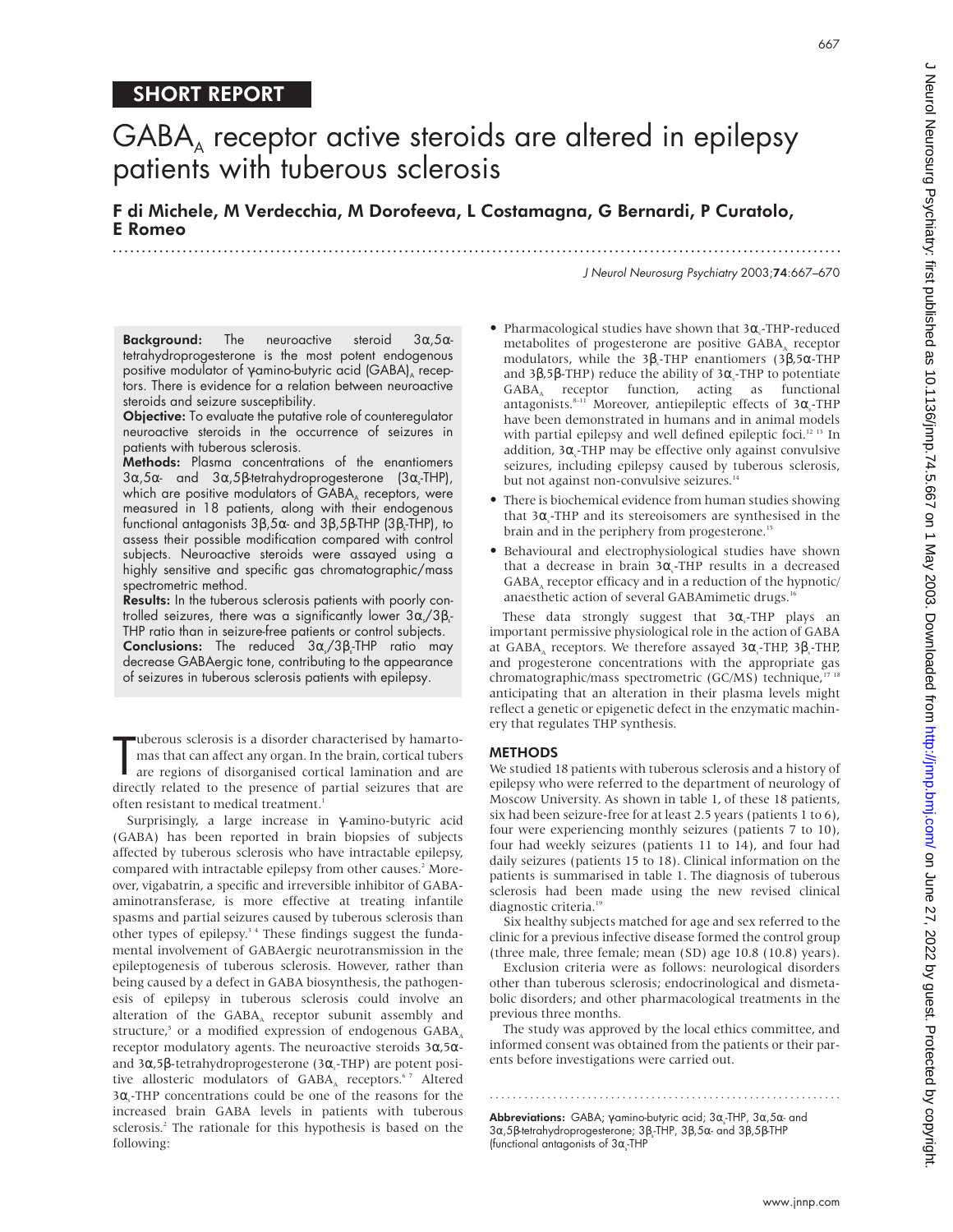|                       | Sex/age<br>(years)              | AED/dose (mg/kg/d) | onset (months)<br>Age at seizure | Seizure type/age at last seizure (years)                                | Present seizure<br>frequency | neurological findings<br>Behavioural and | Tubers on MRI                                                                                                                   | Last seizure<br>before blood<br>sample |
|-----------------------|---------------------------------|--------------------|----------------------------------|-------------------------------------------------------------------------|------------------------------|------------------------------------------|---------------------------------------------------------------------------------------------------------------------------------|----------------------------------------|
|                       | F/10                            |                    |                                  | Complex partial/2                                                       | Free                         | Mild MH                                  | Fro $(11/1R)$                                                                                                                   |                                        |
|                       | M/10                            |                    |                                  | Complex partial/                                                        | Free                         | None                                     | Par (1L/1R), Tem (1L), Occ (1L)                                                                                                 |                                        |
|                       |                                 |                    |                                  | Febrile/1.5                                                             | Free                         | Sleep problems                           | Cer(1)                                                                                                                          |                                        |
|                       | F/4<br>N/13<br>N/5<br>N/5       |                    | 34                               | Febrile/4                                                               | Free                         | None                                     | Fro (11), Par (11)                                                                                                              |                                        |
|                       |                                 |                    | $\frac{8}{1}$                    | Atypical absences/                                                      | Free                         | None                                     | Not available                                                                                                                   |                                        |
| $\breve{\phantom{0}}$ |                                 |                    |                                  | 18 months atypical absences/2.5<br>Complex partial,                     | Free                         | Severe MH, autism                        |                                                                                                                                 |                                        |
|                       |                                 | CB/20, VA/2        | $\infty$                         | Complex partial                                                         |                              |                                          | Fro (4R, 4L), Per (2R, 2L), Tem (3R, 2L), Occ (1R, 1L), Pas (3L)<br>Fro (1R, 1L), Per (1R, 1L)<br>Fro (2R, 2L), Per (1R, 1L)    |                                        |
|                       |                                 | CB/20, VA/20       | $\circ$                          | Complex partial                                                         |                              | Severe MH, autism<br>Slight MH, autism   |                                                                                                                                 |                                        |
|                       |                                 | CB/20, VA 30       |                                  | complex partial<br>Atypical absences,                                   |                              | None                                     | Occ (1R), Pas (2L)                                                                                                              |                                        |
|                       | FXXFXXXX<br>XXXXXXXX<br>FXXXXXX | CB/20, VA/20       | $\frac{22}{6}$                   | months also complex partial<br>Infantile spasms, 18                     |                              | Mild motor and mental handicap           | , fro (2R, 1L), Pas (1R)<br>Fro (3L), Par (2R, 1L), Occ (1L), Cer (1)<br>Fro (2L), Par (1R, 1L), Occ (1R)<br>Occ (1L), Par (1R) | $2.5h$<br>$26h$                        |
|                       |                                 | CB/20, VA/20       | $\equiv$                         | Simple partial                                                          |                              | Slight L hemiplegia                      |                                                                                                                                 |                                        |
|                       |                                 | CB/20, VA/20       | $\frac{8}{3}$                    | Atypical absences up to 6 years, then complex partial                   | Weekly                       | None                                     |                                                                                                                                 | ರ<br>೧                                 |
|                       |                                 | CB/20, VA/30       |                                  | Complex partial                                                         | Weekly                       | Mild MH, autism                          |                                                                                                                                 | $\overline{\phantom{a}}$               |
|                       |                                 | CB/20, VA/30       | 28                               | complex partial<br>Atypical absences,                                   | Weekly                       | None                                     |                                                                                                                                 |                                        |
|                       | M/6                             | CB/20, VA/40       | $\sqrt{2}$                       | months also complex partial<br>Infantile spasms, 18                     | Monthly                      | Mild MH                                  | Fro (3R, 5L), Par (1R), Tem (2L), Occ (1R, 4L), Pas (3R)                                                                        | 18d                                    |
|                       | F/29                            | CB/10, VA/20       | $\frac{8}{1}$                    | partial seizures with secondary<br>Atypical absences,<br>generalisation | Monthly                      | None                                     | Not available                                                                                                                   | 20d                                    |
|                       | F/9                             | CB/20, VA/20       | 24                               | Complex partial                                                         | Monthly                      | None                                     | Tem (11), Par (2R)                                                                                                              | $\frac{1}{2}$                          |
|                       | <b>M/20</b>                     | CB/20, VA/20       |                                  | absences, simple partial<br>absences, simple partial                    | Monthly                      | Mild MH, autism                          | Tem (IR), Par (IR)                                                                                                              | 25 d                                   |

Heparinised blood samples were taken between 9 am and 10 am during the interictal period for plasma determination of  $3\alpha_s$ -THP,  $3\beta_s$ -THP, and progesterone. In patients 7 to 18, carbamazepine and valproic acid were given 12 to 13 hours before blood sampling. In female subjects with menstrual cycles, the blood samples were taken during the follicular phase.

We used a GC-MS method for the determination of neuroactive steroids.17 18 This profiles and quantifies very small amounts (fmol) of steroidal compounds with high accuracy and allowed us to identify the stereoisomers. Briefly, approximately 5000 dpm of [H<sup>3</sup>]-progesterone were added to the plasma to monitor recovery. Ethyl acetate was used for extraction  $(3 \times 2$  ml) and thin layer chromatography for separation (2 mm silica gel 60; solvent systems: carbon tetrachloride/ methanol 99:1 (vol/vol), followed by a consecutive run in one direction using cyclohexane/ethyl acetate (3:2, vol/vol)). We then added 7 pmol of progesterone to the eluate containing  $3\alpha_s$ -THP or  $3\beta_s$ -THP as an internal standard, and 10 pmol of 3α,α-THP to the eluate containing progesterone. These eluates were freeze dried and derivatised with heptafluorobutyric acid anhydride. Derivatised steroids were analysed using a Finnigan Trace GC/MS instrument equipped with a capillary column (HP-35MS: length 30 m, internal diameter 0.25 mm, film thickness 0.25 µm). The derivatised steroids were assayed in the negative ion chemical ionisation mode. The recovery of tritiated steroids ranged from 80% to 90%. The detection limit for the steroids studied was approximately 10 fmol.

### Statistical analysis

Differences in steroid concentrations and in the ratio between  $3\alpha_s$ -THP and  $3\beta_s$ -THP within the tuberous sclerosis groups of patients and the control subjects were tested for significance using a one factor analysis of variance (ANOVA). The Tukey–Kramer test was subsequently used for any steroid or  $3\alpha\sqrt{3}\beta_s$ -THP ratio that showed a significant effect at  $p < 0.05$ on ANOVA. Statistical analysis was done using SPSS for Windows 10.8.

# RESULTS

No significant age effect was detected by ANOVA between the groups of tuberous sclerosis patients and controls. No significant differences were found between the tuberous sclerosis groups for age of seizure onset and the number or localisation of cortical tubers.

In comparisons of steroid concentrations, ANOVA showed significant differences in the concentrations of  $3\alpha_s$ -THP and 3β<sub>s</sub>-THP between seizure-free tuberous sclerosis patients, tuberous sclerosis patients with epilepsy, and the control group (fig 1), but not in the concentrations of progesterone  $(F = 2.36; df = 159.54; p = 0.08).$ 

As shown in fig 1, plasma levels of  $3\beta_s$ -THP were increased in all tuberous sclerosis patients with epilepsy, independent of seizure frequency, when compared with seizure-free patients and control subjects. The concentrations of 3α<sub>s</sub>-THP were unchanged in patients with monthly seizures, were decreased (although not significantly) in patients with weekly seizures, and were significantly reduced in patients with daily seizures compared with controls and with seizure-free tuberous patients.

There was a highly significant decrease in the ratio 3 $\alpha_{s}/3\beta_{s}$ -THP in all tuberous sclerosis patients with epilepsy compared with seizure-free patients and controls (fig 1).

# **DISCUSSION**

The 3α<sub>s</sub>-THP metabolites are potent positive allosteric modulators of GABA action at  $GABA$ <sub>4</sub> receptors in the central nervous system, and may serve as endogenous anxiolytic and analgesic agents. In contrast, the  $3\beta_s$ -THP are devoid of intrinsic activity at GABA, receptors and behave as functional antagonists of the actions of  $3\alpha_s$ -THP in potentiating GABA<sub>A</sub> receptor function.<sup>8-11</sup>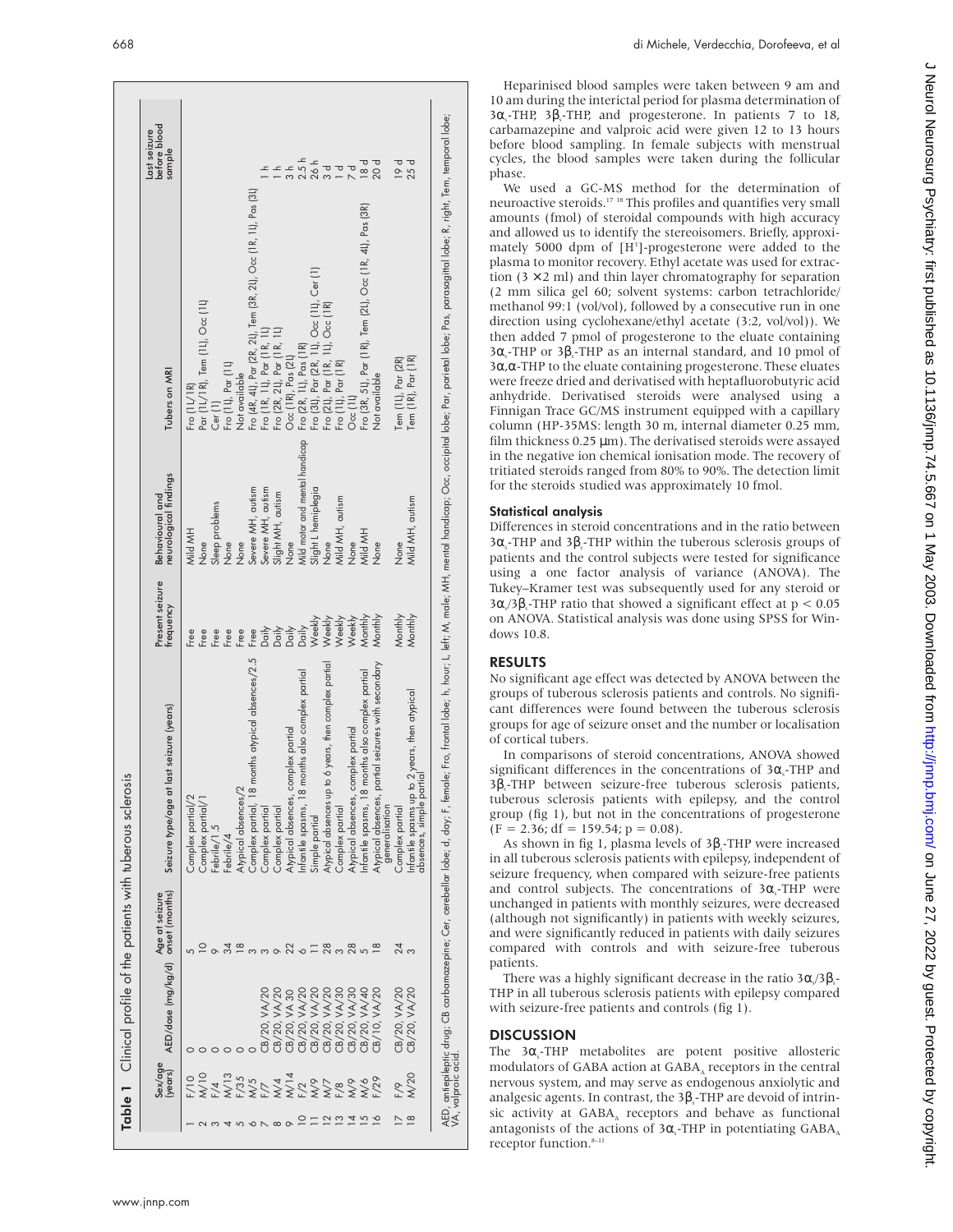

**Figure 1** Histograms showing: (A) mean and SD (error bars) of the neuroactive steroids 3 $\alpha$  THP and 3B THP; (B) Mean and SD of the ratio between 3α-THP and 3β-THP values, in control subjects and patients with tuberous sclerosis (TS) seizure-free, or with monthly, weekly, and daily seizure frequencies. Analysis of variance probability (p) values are shown above each group of neuroactive steroids and their ratio; asterisks and daggers indicate significant post hoc results. (A) Post hoc results showed that 3α. THP levels were decreased in TS patients with daily seizures compared with control subjects (p < 0.05) and seizure-free TS patients (p < 0.05). The 3β-THP concentrations were increased in TS patients with monthly, weekly, and daily seizures compared with control subjects (p < 0.0001, p < 0.0001, and p < 0.005, respectively) and seizure-free TS patients (p < 0.0001, p < 0.0001, and p < 0.005, respectively). (B) Post hoc results showed that the ratio between 3α-THP and 3β<sup>s</sup> -THP values was decreased in TS patients with monthly, weekly, and daily seizures compared with control subjects (p < 0.0001, p < 0.0001, and p < 0.0001, respectively) and seizure-free TS patients (p < 0.0001, p < 0.0001, and p < 0.0001, respectively). \*Post hoc significance compared with control subjects; †Post hoc significance compared with seizure-free TSC patients. 3 $\alpha_{\text{s}}$ THP, 3α,5α-tetrahydroprogesterone and 3α,5β-tetrahydroprogesterone; 3β,-THP, 3β,5α-tetrahydroprogesterone and 3β,5β-tetrahydroprogesterone.

Various investigators have shown that naturally occurring 3α reduced neuroactive steroids (such as 3α, THP) exert anticonvulsant effects.12 13 To our knowledge, no similar investigations have examined the 3β reduced compounds, owing to the difficulty in detecting stereoisomers by simple radioimmunoassay methods. Thus this is the first clinical study on epilepsy that has evaluated the entire spectrum of THP enantiomers by means of a GC-MS technique, which is highly sensitive and specific.<sup>18 19</sup>

The finding of unchanged THP enantiomer plasma levels in seizure-free tuberous sclerosis patients compared with controls may suggest that alterations in neuroactive steroids are not primary in tuberous sclerosis but represent an epiphenomenon related to seizures or their pharmacological treatment.

The reduced  $3\alpha_{s}$ -THP concentrations found only in patients with daily seizures, in which the interictal period is very short, may be caused by seizure induced stress. However, in a previous study by Galli *et al* it was reported that there was an increase in allopregnanolone (3α,5α-THP) in the postictal phase.13 A possible explanation for this discrepancy is that the radioimmunoassay method used in that study did not discriminate between the different enantiomers and thus considered the whole pool of THP stereoisomers. Furthermore, they reported increased allopregnanolone levels up to 15 minutes after seizure occurrence, which is a very short time span compared with our paradigm, where the minimum interval was never less than one hour.

However, the major finding of our study was the decreased ratio between 3α, and 3β,-THP in all tuberous sclerosis patients with epilepsy (fig 1B). This ratio should be considered the most relevant index of  $GABA$  receptor function. A decrease in the modulatory effect of 3 $\alpha_{\text{s}}$ -THP, caused mainly by the augmented  $3\beta_s$ -THP levels in the brain, could result in a reduced sensitivity of GABA, receptors to GABA, and in a great reduction in the sedative anticonvulsant action of several

GABAmimetic drugs.16 Thus the high GABA levels found in brain biopsies of drug resistant tuberous sclerosis patients<sup>2</sup> could represent a compensatory mechanism for the downregulation of GABA, receptor function resulting from a decreased 3α,/3β,-THP ratio.

These findings are consistent with the evidence of a relation between neuroactive steroids and seizure susceptibility.<sup>12</sup> A possible hypothesis to explain our data is that there might be an inadequate induction of the enzymes 5α/5β-reductases or the 3α/3β-hydroxysteroid oxidoreductases responsible for the biosynthesis of the 3 $\alpha$  or 3 $\beta$  reduced derivatives of progesterone in tuberous sclerosis patients with seizures.<sup>15 20</sup>

On the other hand, treatment with antiepileptic drugs could cause changes in the enzymes that metabolise 3 $\alpha_{\rm s}$ - or 3 $\beta_{\rm s}$ -THP. It has been shown, for instance, that carbamazepine induces steroidogenesis in rat brain, increasing 3α,5α-THP concentrations.21 However, we did not found significant changes in the  $3\alpha_s$ -THP levels except for a decrement in patients with daily seizures.

Although we need further analyses of samples from a larger population of patients with tuberous sclerosis before and after antiepileptic treatment, and also appropriate pharmacological studies in animal models, the decreased  $3\alpha\sqrt{3}\beta_s$ -THP ratio in the patients with epilepsy may reflect an altered  $\rm{GABA}_A$ receptor mediated excitability which could facilitate the occurrence of seizures.

### **Conclusions**

This preliminary evidence is significant not only for a better understanding of the pathophysiology of seizures but also in the clinical perspective in tuberous sclerosis, as it opens the field to the development of possible therapeutic agents. Recently, a 3α<sub>s</sub>-THP analogue, ganaxolone, with anticonvulsant properties in various seizure models such as partial epilepsy, has been synthesised.<sup>22</sup> Ganaxolone might also be considered as a potential therapeutic agent in patients with tuberous sclerosis who have epilepsy.